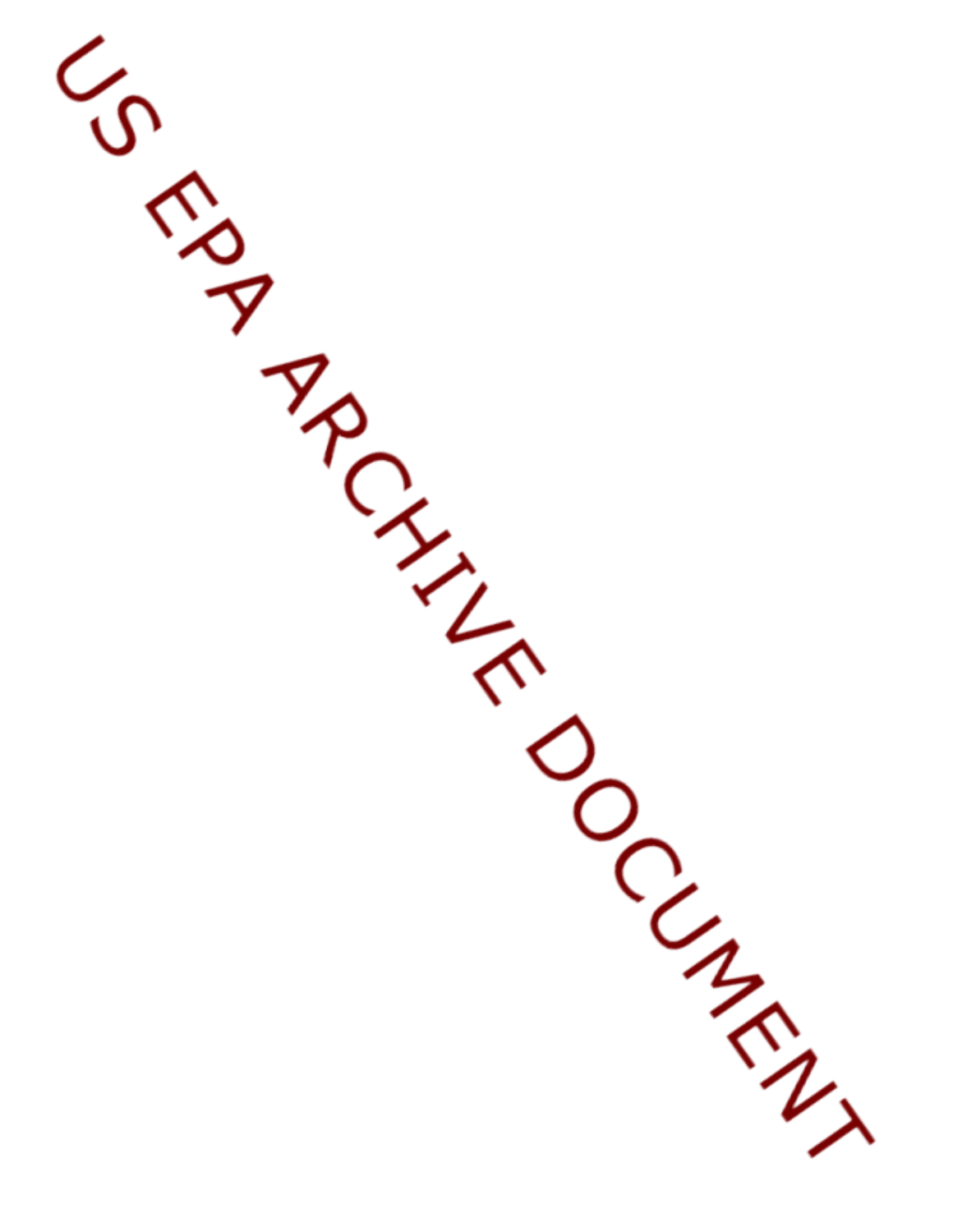# **Technical Factsheet on: TETRACHLOROETHYLENE**

[List of Contaminants](http://www.epa.gov/safewater/hfacts.html) 

 As part of the Drinking Water and Health pages, this fact sheet is part of a larger publication: **National Primary Drinking Water Regulations** 

### **Drinking Water Standards**

MCLG: zero mg/L MCL: 0.005 mg/L HAL(child): 1- to 10-day: 2 mg/L; Longer-term: 1 mg/L

### **Health Effects Summary**

 Acute: EPA has found tetrachloroethylene to potentially cause the following health effects from acute exposures at levels above the MCL: detrimental effects to liver, kidney, and central nervous system.

 consuming 1 liter of water per day: a one- to ten-day exposure to 2 mg/L; upto a 7-year exposure to 1 Drinking water levels which are considered "safe" for short-term exposures: For a 10-kg (22 lb.) child mg/L.

Chronic: Tetrachloroethylene has the potential to cause the following health effects from long-term exposures at levels above the MCL: detrimental effects to liver, kidney, and central nervous system.

 Cancer: There is some evidence that tetrachloroethylene may have the potential to cause cancer from a lifetime exposure at levels above the MCL.

### **Usage Patterns**

Production of tetrachloroethylene has decreased: from 736 million lbs. in 1978 to 405 million lbs in 1986.

In 1989 it was estimated that industries consumed tetrachloroethylene as follows: Dry cleaning and textile processing, 50%; chemical intermediate (mostly fluorocarbon F-113), 28%; industrial metal cleaning, 9%; exports, 10%; other, 3%.

The greatest use of tetrachloroethylene is in the textile industry for processing, finishing, sizing, and as a component of aerosol dry-cleaning products.

 protectant/fumigant. Other uses include: an intermediate in the synthesis of fluorocarbons, an insulating/cooling fluid in electric transformers, in typewriter correction fluids, as veterinary medication against worms, once used as grain

### **Release Patterns**

Major releases of tetrachloroethylene are: via vaporization losses from dry cleaning and industrial metal cleaning; wastewater, particularly from metal finishing, laundries, aluminum forming, organic chemical/plastics manufacturing and municipal treatment plants. It is also estimated that emissions account for approximately 90% of the tetrachloroethylene produced in the United States.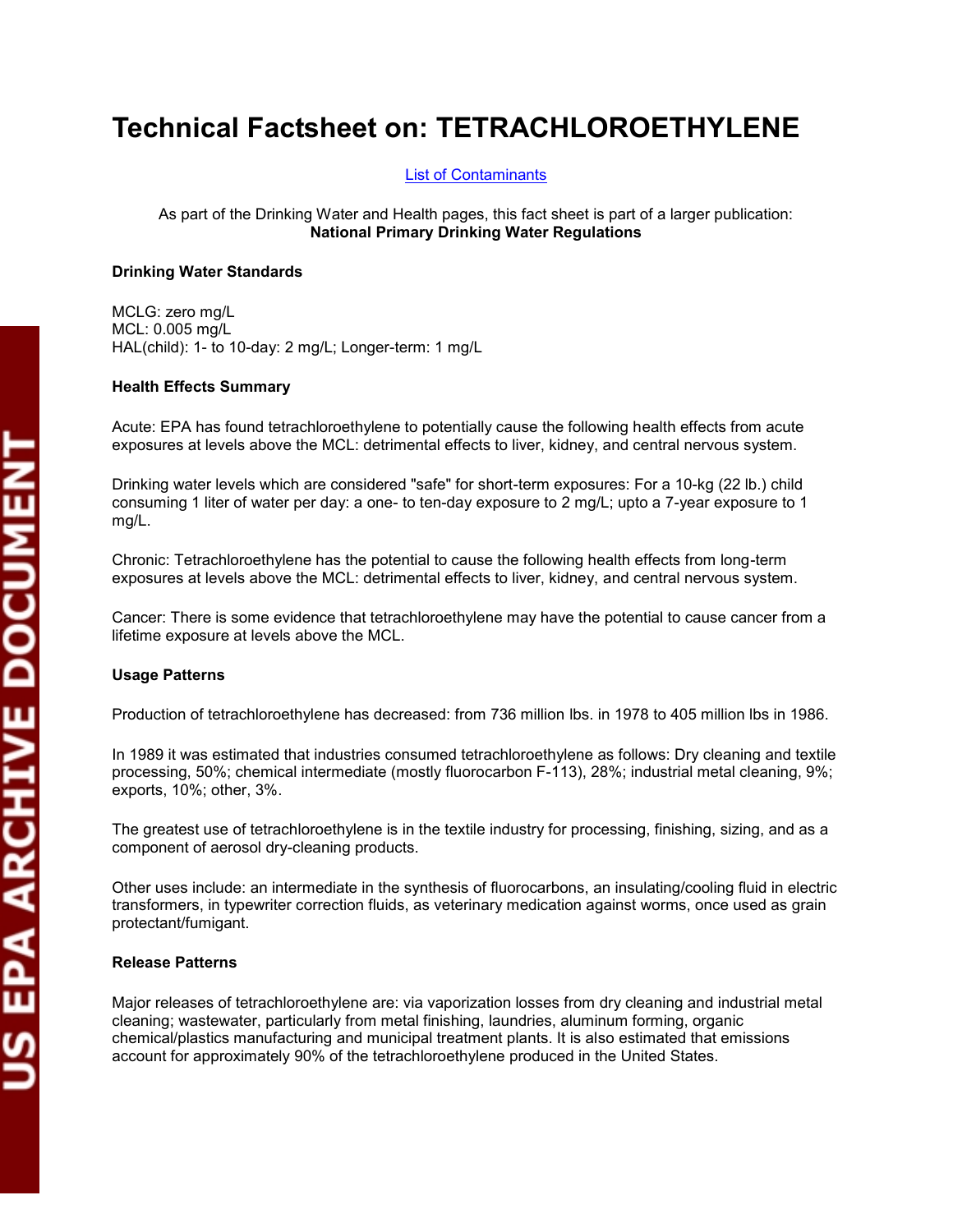Water pollution can occur from tetrachloroethylene leaching from vinyl liners in asbestos-cement water pipelines for water distribution, and during chlorination water treatment, where it can be formed in small quantities.

From 1987 to 1993, according to EPA's Toxic Chemical Release Inventory, tetrachloroethylene releases to land and water totalled over 1 million lbs., of which about 75 percent was to land. These releases were primarily from alkali and chlorine industries which use tetrachloroethylene in making other chemicals. The largest releases occurred in Louisiana and South Carolina.

## **Environmental Fate**

 If PCE is released to soil, it will be subject to evaporation into the atmosphere and to leaching to the on the reported and estimated Koc's (209 to 1685), tetrachloroethylene will be expected to exhibit low to medium mobility in soil and therefore may leach slowly to the groundwater. groundwater. Tetrachloroethylene was slightly adsorbed on sand and clay minerals. The Henry's adsorption coefficients were approximately in proportion to the organic content of the soil samples. Based

 There is evidence that slow biodegradation of PCE occurs under anaerobic conditions when the activation followed by 9-12 weeks ofacclimation). In a microcosm containing muck from an aquifer microorganisms have been acclimated. In experiments using continuous-flow laboratory methanogenic column with well acclimated mixed cultures and a 2-day detention time, there was an average PCE removal rate of 76%. Removal of 86% PCE occurred in a methanogenic biofilm column (8 weeks of recharge basin, 72.8% loss was observed in 21 days against 12-17% in controls. In one field ground water recharge project, degradation was observed in the 50 day recharge period.

If PCE is released to water, it will be subject to rapid volatilization with estimated half-lives ranging from <1 day to several weeks. Measured volatilization half-lives in a mesocosm simulating Narraganset Bay, RI were 11 days in winter, 25 days in spring, and 14 days in summer.

 PCE will not be expected to significantly biodegrade in water or adsorb to sediment. PCE will not be expected to significantly hydrolyze in soil or water under normal environmental conditions (half-life 9 months at 25 deg C).

 months to complete degradation in an hour. Some of the PCE in the atmosphere may be subject to washout in rain based on the solubility of PCE in water and the fact that PCE has been detected in rain. If PCE is released to the atmosphere, it will exist mainly in the gas-phase and it will be subject to photooxidation with estimates of degradation time scales ranging from an approximate half-life of 2

 Based on the reported and estimated BCF's, tetrachloroethylene will not be expected to significantly bioconcentrate in aquatic organisms. BCFs of 39 to 49 were measured in fish; a BCF of 226 was estimated from octanol water partition coefficient.

 pipelines with vinyl liners, and inhalation of contaminated occupational atmospheres in metal degreasing and dry cleaning industries. Major human exposure is from inhalation of contaminated urban air, especially near point sources such as dry cleaners, drinking contaminated water from contaminated aquifers and drinking water distributed in

### **Chemical/Physical Properties**

CAS Number: 127-18-4

Color/ Form/Odor: Colorless liquid with mildy sweet, chloroform-like odor; available in many forms, from worm pills to dry-cleaning grades containing various stabilizers.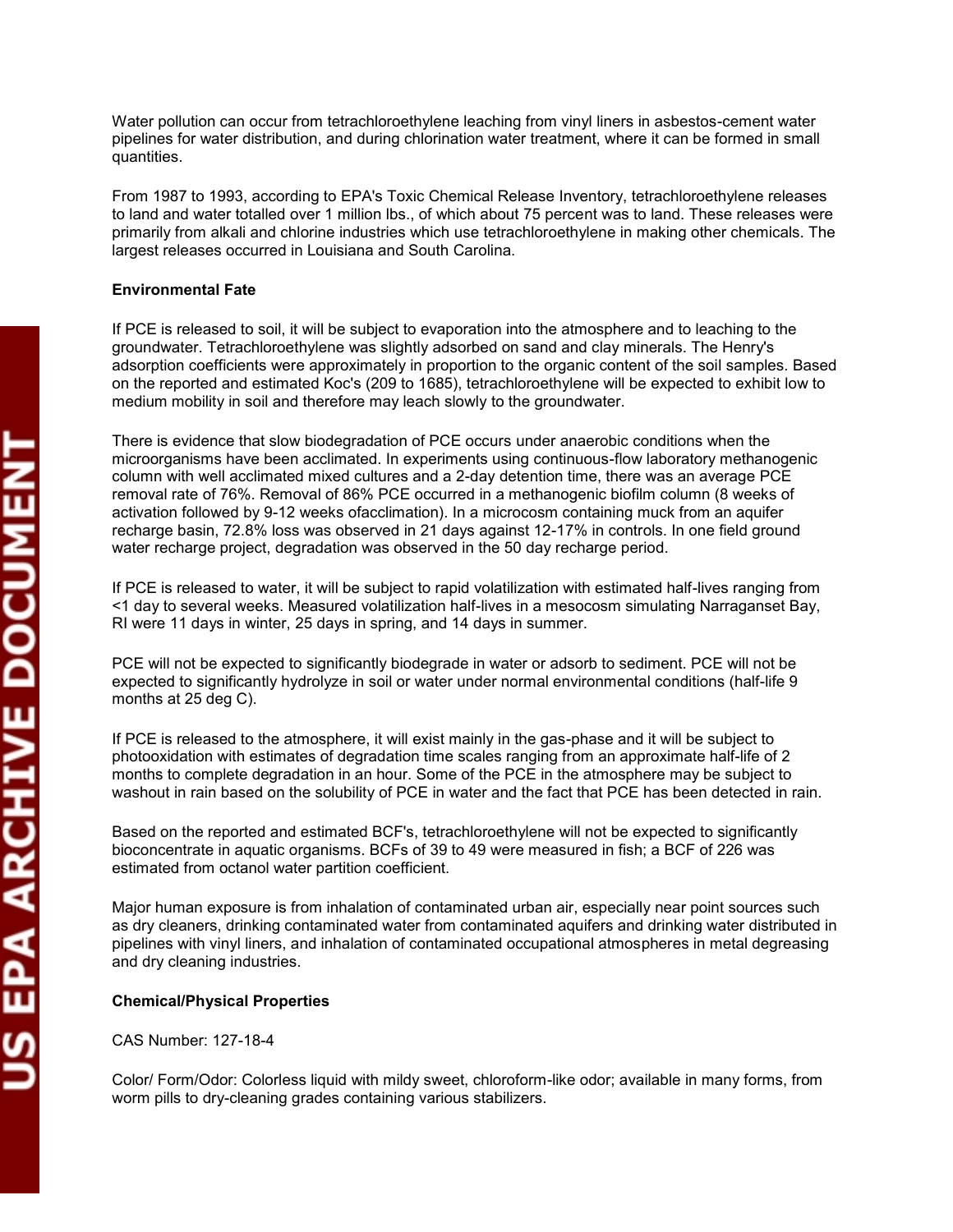## M.P.: -19 C B.P.: 121 C

Vapor Pressure: 18.47 mm Hg at 25 C

Octanol/Water Partition (Kow): Log Kow = 3.40

Density/Spec. Grav.: 1.62 at 20 C

Density/Spec. Grav.: 1.62 at 20 C<br>Solubility: 0.15 g/L of water at 25 C; Slightly soluble in water

Soil sorption coefficient: Koc = 210 (exp.) to 238 (est.); low to moderate mobility in soil<br>Odor/Taste Thresholds: Taste threshold in water is 0.3 mg/L

Odor/Taste Thresholds: Taste threshold in water is 0.3 mg/L

 Bioconcentration Factor: BCFs of 39 to 49 reported in fish; not expected to bioconcentrate in aquatic organisms.

Henry's Law Coefficient: N/A

 Percosolv, Perk, Perklone, Tetraguer, Tetralex, Tetravec Trade Names/Synonyms: Ethylene tetrachloride, Perchloroethylene, PCE, Ankilostin, Didakene, Fedalun, Nema, Perclene, Persec, Tetlen, Tetracap, Tetraleno, Tetropil, Antisal 1, Dow-per, Perawin, Perchlor,

#### **Other Regulatory Information**

Monitoring:

-- For Ground/Surface Water Sources:

Initial Frequency- 4 consecutive quarterly samples during initial compliance period (1993-1995)

 Repeat Frequency- If no detects in initial samples GW systems must take annual samples during 1996- 1998 compliance period and triennial samples thereafter; SW systems must take annual samples.

 -- Triggers - Return to quarterly monitoring if detect at > 0.0005 mg/L, until primacy State determines otherwise

**Analysis** 

EPA 600/4-88-039

502.2; 524.2; 551 Analysis<br>Reference Source Method Numbers **Reference Source Method Numbers** 

**Treatment/Best Available Technologies:** Granular Activated Charcoal and Packed Tower Aeration

#### **Toxic Release Inventory - Releases to Water and Land, 1987 to 1993 (in pounds):**

|                           | Water   | Land    |
|---------------------------|---------|---------|
| <b>TOTALS (in pounds)</b> | 297,602 | 750,104 |
| Top Five States*          |         |         |
| LA                        | 23,639  | 610,518 |
| <b>SC</b>                 | 104,728 |         |
| <b>NH</b>                 | 62.150  |         |
| <b>NC</b>                 | 42,192  | 13,102  |
| IL                        | 0       | 40.500  |